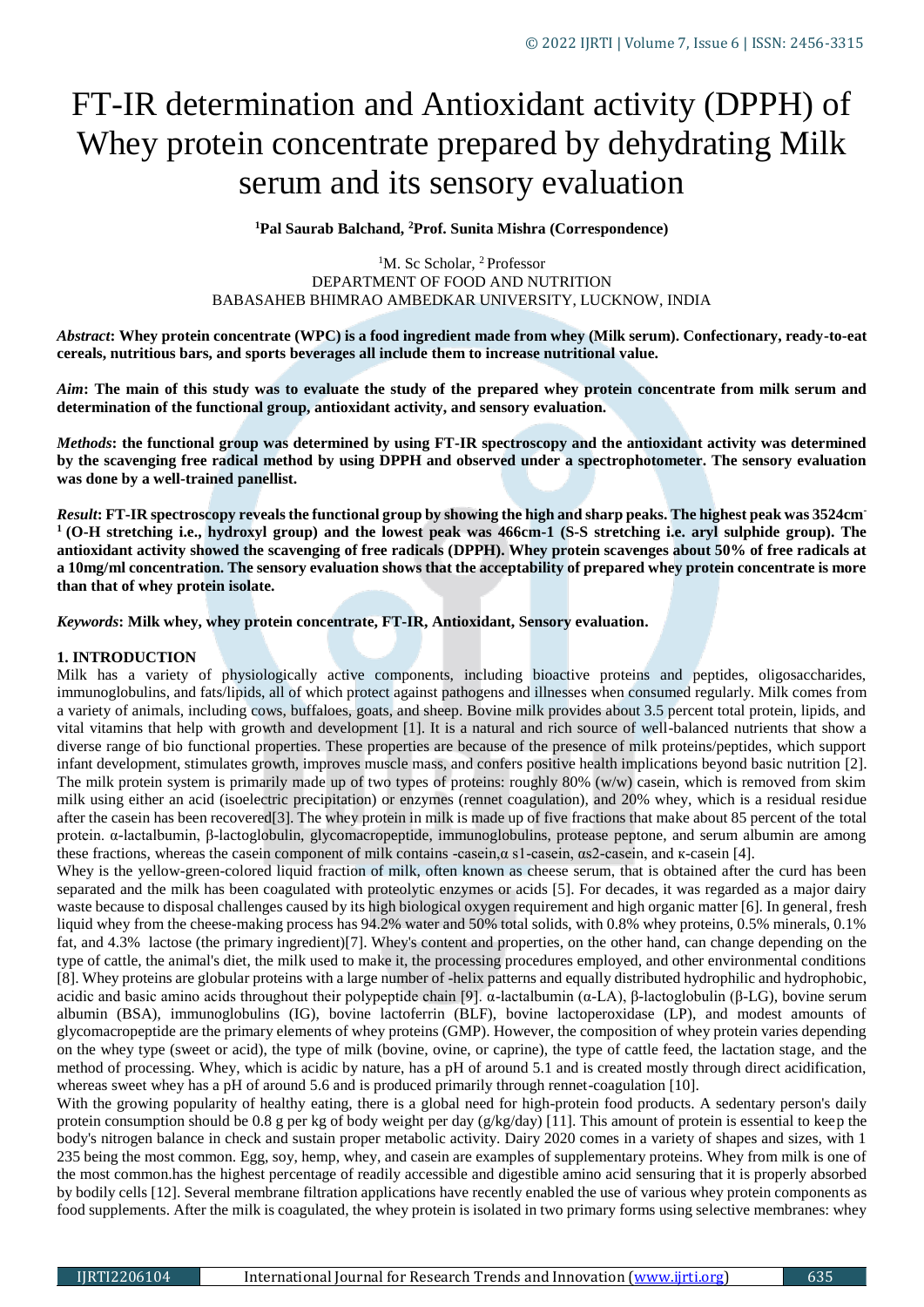protein concentrates (WPCs), which contain 34–89% protein, and whey protein isolates (WPIs), which contain at least 90% protein [13,14].

The objective of this research was to prepare whey protein concentrate by utilising the milk serum which is a by-product of cheese and determination of the functional group present in the prepared whey protein concentrate and its antioxidant activity. The functional group determination was carried out by the help of Fourier transform infrared spectroscopy **(**FT-IR) and the antioxidant activity was carried out using 2,2-diphenyl-1-picryl-hydrazyl-hydrate (DPPH) by scavenging free radical process.

#### **2. MATERIAL AND METHOD**

#### **2.1 Material**

The experiment was carried out at the laboratory of Food Science and Technology, Babasaheb Bhimrao Ambedkar University, Lucknow. In this research, 4 liters of milk serum was used as raw material. The milk serum was collected from the 'Lovely Milk Dairy' near Babasaheb Bhimrao Ambedkar University gate no. 1 Shahid path.

#### **2.2 Equipment**

Tray, boiler, sieve, gas burner, centrifuge, dehydrator, etc.

#### **2.3 Experimental procedure**

When cheese is made in a dairy, the whey that forms after the casein coagulates is drained away. Drain whey was collected, and the whey protein concentrate was prepared according to the flow chart below. After draining, it was pasteurized and sieved to remove small casein particles, then evaporated in a dehydrator to obtain crystalline whey protein, which was then transformed into a fine powder and kept for packaging or further treatment.



#### **2.4 Functional group determination by FT-IR**

The sample was characterized using Fourier transform infrared (FT-IR) spectrometer (Perkin Elmer Frontier Instruments). FT-IR was performed on pressed pellets made with KBr and whey protein concentrate. The FT-IR spectra were recorded between 400 and  $4000 \text{ cm}^{-1}$  as per the protocol.

D

#### **2.5 Antioxidant activity by DPPH assay**

The antioxidant activity of 2, 2-Diphenyl-1-Picrylhydrazyl (DPPH) is calculated via spectrophotometer with small modifications [15,16]. In methanol, the colour of DPPH is dark blue. In its reduced form, the antioxidant compound changes colour from purple to yellow, allowing DPPH to gain electrons. DPPH shows strong absorption at 517 nm, determined by 2, 2-diphenyl-22-pyridyl hydroxylase (DPPH). Briefly, 0.1 ml DPPH solution was mixed with 1g of whey protein concentrate sample prepared in various concentration (20,40,60,80,100 mg/ml). A control sample of 1 ml of methanol was prepared and incubated in darkroom for 30 minutes at ambient temperature. After incubation, the absorbance of the sample was read at 517 nm using a UV Visible spectrophotometer methanol use as a blank. Reduction in the absorbance value shows high activity in scavenging free radicals [17]. It was measured as a percentage of DPPH scavenging activity by using the following formula given below:

#### **DPPH Scavanging activity**  $=\frac{\text{Acontrol–Asample}}{\text{Acentral}}$  X100 Acontrol

#### **2.6 Sensory evaluation**

A panel of trained members was formed. The panel members were selected from the department of 'Food science & technology' Baba Saheb Bhimrao Ambedkar University, Lucknow, India. All the panel member are medically fit to sensory analysis. The formulated treatments were analysed by using 9 points hedonic scale.

Sensory evaluation is a scientific discipline that analyses and measures human responses to the composition of food and drink, e.g., appearance, flavour, colour, odour, texture, and overall acceptability. The sensory evaluation was carried out in between prepare whey protein concentrate and whey protein isolate purchased from the market.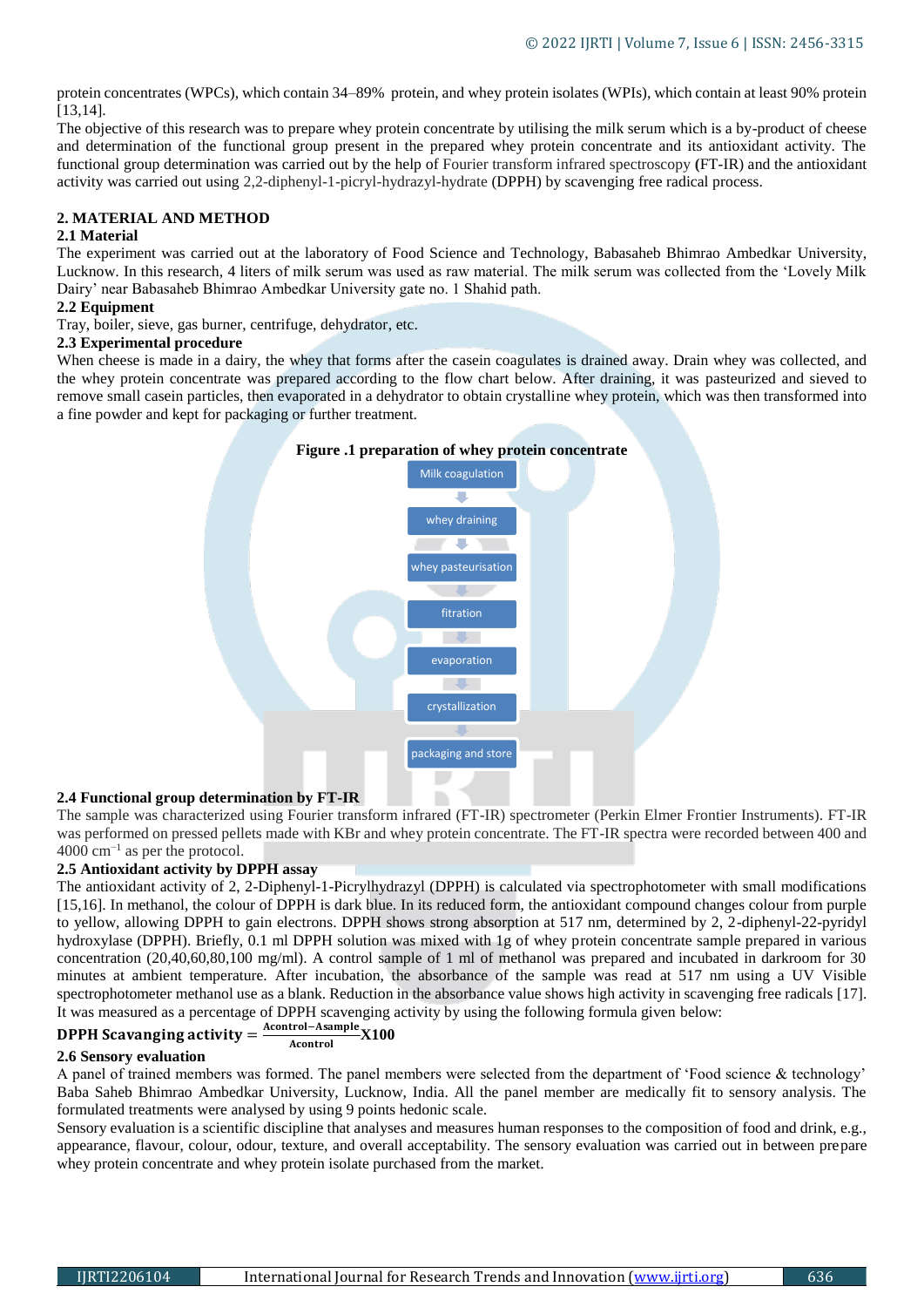#### **3 Result and discussion 3.1 FT-IR**

FTIR investigation of whey protein concentrate yielded infrared spectroscopy data as presented in graph and table and are compared with previously reported data. Infrared spectra were obtained at a frequency region of 4000-500 cm<sup>-1</sup>. In the infrared spectra, interesting peaks were observed in the range of 3200–3600 cm−1 , indicating hydrogen bonding [**18]**. Transmittance peak at 3524 cm<sup>-1</sup> is due to attributed to O–H stretching of hydrogen bonding and 3379 cm<sup>-1</sup> secondary amides, which have one N-H bond, generating a band at 3370-3170 cm<sup>-1</sup>. The small band in this region (ca. 3379 cm<sup>-1</sup>) is attributed to the N-H stretching of secondary amides **[19]**.

The bands obtained at 2926 cm<sup>-1</sup> and 2860 cm<sup>-1</sup> are due to the functional groups -C-H(CH<sub>2</sub>) and -C-H(CH<sub>3</sub>), respectively representing the asymmetric and symmetric stretching vibrations of the methylene group of fatty acids present in dairy products. Terminal alkyne with C≡C stretch is attributed to transmittance peak at wavenumber 2152 cm-1 **[20]** 

The lipid peak at 1744 cm<sup>-1</sup> is characteristic of the ester,  $C = O$  stretching from triglycerides [21]. 1700-1600 cm<sup>-1</sup> is attributed to amide I corresponding to C=O stretching vibrations of the peptide bonds and  $1600-1500$  cm<sup>-1</sup> is attributed to amide II corresponding to C-N stretching vibrations in combination with N-H bending **[22].** Two major peaks are clearly observed: Amide I in 1658 cm−1 and Amide II in 1542cm−1 related to peptide bonds. These peaks are closely linked to the concentration of protein **[23]**. Amid I and Amid II bands are considered the backbone of whey protein concentrate, depicting the presence of α-lactalbumin and βlactoglobulin, which are the main constituents of whey protein concentrate **[20].**

The medium band at 1,436 cm<sup>-1</sup> was due to H–C–H bending (scissoring) of CH<sub>2</sub> and CH<sub>3</sub> might be due to the presence of alkanes. The transmittance peak at wavenumber 1381 cm<sup>-1</sup> is due to the H–C–H symmetric bending of CH<sub>2</sub>. The C-O stretching of esters was indicated by wavenumber 1259 cm<sup>-1</sup> [24].

The transmittance band at 1085 cm<sup>-1</sup> is due to the stretching vibrations of C–C links in the hydrocarbon chain [24]. The stretching vibration of the C-O group of glycerol is due to transmittance at wave number 1032 cm-1 **[23].** C=C–H wagging vibration in the plane was denoted by wavenumber 883 cm<sup>-1</sup>. The 720 cm<sup>-1</sup> peak represents the overlapping of the methylene (-CH<sub>2</sub>) rocking vibration and out-of-plane vibration of *cis*-disubstituted olefins **[24]**

The wavenumber 605 cm<sup>-1</sup> showing transmittance is due to Disulfides attributed to (S-S stretch). The transmittance peak between 500–430 cm<sup>-1</sup> due to S-S stretch thus,  $552 \text{cm}^{-1}$  and  $446 \text{ cm}^{-1}$  shows the presence of aryl disulfides [20].

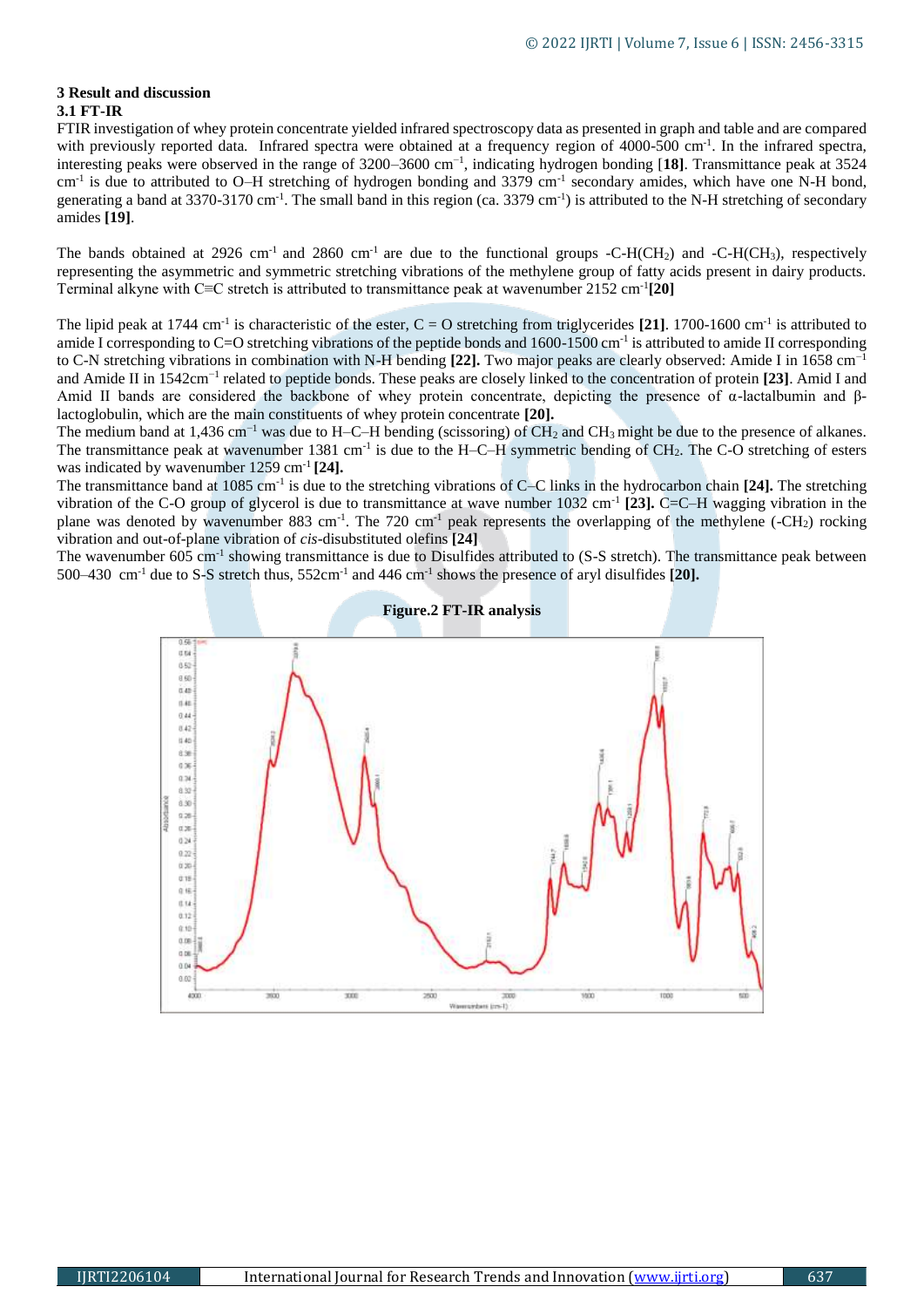| <b>WAVE NUMBER(cm-1)</b> | <b>FUNCTIONAL GROUP</b>                                           |  |  |  |  |
|--------------------------|-------------------------------------------------------------------|--|--|--|--|
| 3524                     | O-H stretching                                                    |  |  |  |  |
| 3379                     | O-H stretching                                                    |  |  |  |  |
| 2925                     | asymmetric stretching-C-H(CH <sub>2</sub> ) of lipids             |  |  |  |  |
| 2860                     | symmetric stretching-C-H(CH <sub>3</sub> ) of lipids              |  |  |  |  |
| 2152                     | $C \equiv C$ , Terminal alkyne                                    |  |  |  |  |
| 1744                     | $C = O$ stretching of esters                                      |  |  |  |  |
| 1658                     | Amide I $(C=O$ stretching)                                        |  |  |  |  |
| 1542                     | Amide II(C-N stretching and N-H bending)                          |  |  |  |  |
| 1436                     | H-C-H bending of CH <sub>2</sub> and CH <sub>3</sub> (scissoring) |  |  |  |  |
| 1381                     | $H$ –C–H symmetric bending of CH <sub>2</sub>                     |  |  |  |  |
| 1259                     | C-O stretching, aromatic ester                                    |  |  |  |  |
| 1085                     | C-C stretch                                                       |  |  |  |  |
| 1032                     | C-O stretch of alcohol                                            |  |  |  |  |
| 883                      | =CH wagging vibration in the plane                                |  |  |  |  |
| 772                      | C-H rocking of CH2 and cis double bond                            |  |  |  |  |
| 605                      | Disulfides (S-S stretch)                                          |  |  |  |  |
| 552                      | Aryl disulfides (S-S stretch)                                     |  |  |  |  |
| 466                      | Aryl disulfides (S-S stretch)                                     |  |  |  |  |
|                          |                                                                   |  |  |  |  |

#### **Table 1 Functional group determined**

### **3.2 Antioxidants DPPH (radical scavenging activity)**

DPPH is the most suitable way to determine the antioxidant property of a sample [25]. The colour of the sample changes from purple to yellow as DPPH free radicals are scavenged by antioxidant chemicals. Figure 3 depicts the relationship between whey protein sample concentration (mg) and antioxidant activity (%).

By using a spectrophotometer the optical density of a sample and the optical density of the control can be calculated to determine DPPH behaviour in a sample. According to [26], if DPPH value is below 50 μg/ml it has a very strong antioxidant property, if it lies between 5-10 mg/ml has strong antioxidant property and if it is above 13 mg/ml it has weak antioxidant property. The antioxidant activity of whey protein sample at different concentrations (2,4,6,8,10 and 12mg) was evaluated and the result obtained were illustrated in Fig. 4.5. According to these result, whey protein concentration increases up to 10.29mg. Afterward, the activity of antioxidants was constant.

The equation generated on the above curve was used to determine the IC50 value, where y was replaced with 50 and value of x was calculated which indicated the concentration of extract at which 50% DPPH radicals were scavenge.

|                     | <b>Table 2 Scavenging activity</b> |              |              |            |  |  |  |
|---------------------|------------------------------------|--------------|--------------|------------|--|--|--|
| Concentration in mg | Abs at 517nm                       | Abs. Control | % Scavenging | IC50 value |  |  |  |
|                     | 0.375                              |              | 8.31         | 2.022582   |  |  |  |
|                     | 0.338                              |              | 17.35        | 4.076455   |  |  |  |
|                     | 0.277                              |              | 32.27        | 6.130329   |  |  |  |
|                     | 0.234                              | 0.409        | 42.78        | 8.184202   |  |  |  |
| 10                  | 0.196                              |              | 52.07        | 10.23807   |  |  |  |
| 12                  | 0.190                              |              | 53.54        | 12.29195   |  |  |  |



**Figure 3 Scavenging activity**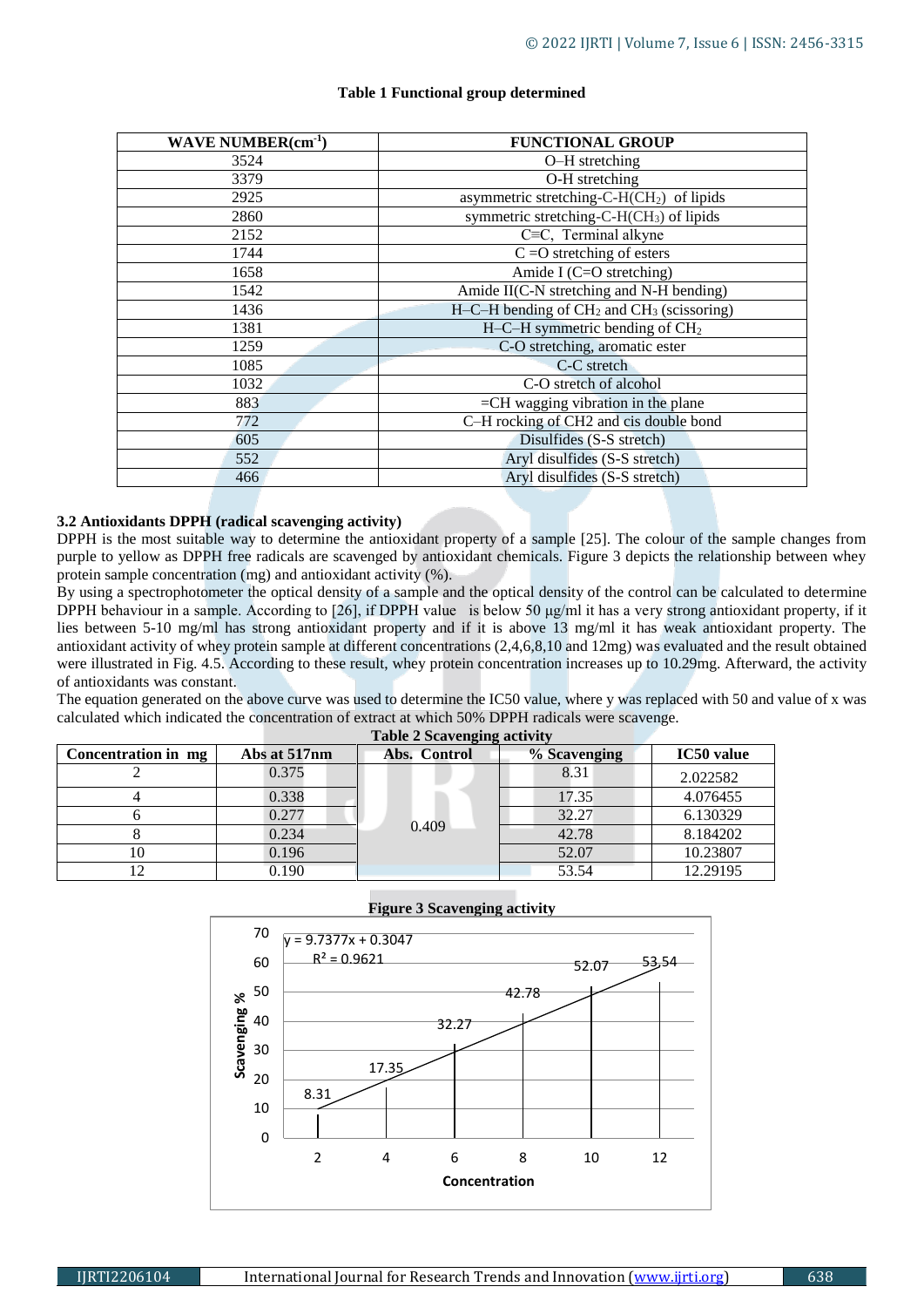#### **3.3 Sensory evaluation**

The assessment by trained judges on samples Whey protein, considering the attributes of look, texture, flavour, aroma and overall acceptance, square measure shown in Fig. 4.6. Fortified cheese sample were assessed by a panel consisted of half dozen panellists (age between 30-55 years old) WHO have expertise and frequently used for assessing these sort analysis. They scored the fifty four out of fifty five in look of Fortified spreadable process cheese. Merchandise and management merchandise were completely different in colour. The flavour could be a vital attribute since it determines client preference [27].

|  | Table 3 Sensory evaluation of prepared WPC and WPI from Market |
|--|----------------------------------------------------------------|
|--|----------------------------------------------------------------|

| <b>Protein</b><br>sample | Appearance | <b>Texture</b> | <b>Flavour</b> | Aroma          | <b>Acceptability</b> | <b>Overall</b> |
|--------------------------|------------|----------------|----------------|----------------|----------------------|----------------|
| Prepared                 |            |                | 49             | 49             | ◡                    |                |
| Market                   | 48         | JJ             | 39             | 4 <sub>1</sub> |                      | $\sim$         |



## **Figure.4 Comparisons of Prepared WPC and WPI**

From above result we can found that acceptability of prepared Whey Protein have more rating than that of whey protein purchased from the market. And the flavour and aroma also found to be better than Whey protein isolate.

#### **4 Conclusions**

A simple and effective approach for preparation of whey protein concentrate (WPC) was successful in this study. Fourier transform infrared (FT-IR) were used to determine the functional group and shows 13 type of functional group in table 1 which have biological function specifically. They act as catalyst and storage of the molecule. They provide mechanical support and strength to the immune system. The antioxidant activity is good enough and it scavenges about 50% of free radical at 10mg/ml concentration, which helps the body to protect against heart disease, cancer and many other diseases. The sensory evaluation was carried out under well trained panellist in the preference to appearance, colour, texture, aroma, and overall acceptability. And the overall acceptability of prepared whey protein was better than that of whey protein isolate purchased from the market. Which help to know for the acceptance in market value of the product.

#### **Competing Interests**

Authors have declared that no competing interests exist.

#### **References**

- 1. Yalcin, A. S. (2006). Emerging therapeutic potential of whey proteins and peptides. *Current pharmaceutical design*, *12*(13), 1637-1643.
- 2. Mølgaard, C., Larnkjær, A., Arnberg, K., & Michaelsen, K. F. (2011). Milk and growth in children: effects of whey and casein. *Milk and milk products in human nutrition*, *67*, 67-78.
- 3. Madureira, A. R., Pereira, C. I., Gomes, A. M., Pintado, M. E., & Malcata, F. X. (2007). Bovine whey proteins–Overview on their main biological properties. *Food Research International*, *40*(10), 1197-1211.
- 4. Séverin, S., & Wenshui, X. (2005). Milk biologically active components as nutraceuticals. *Critical reviews in food science and nutrition*, *45*(7-8), 645-656.
- 5. Alimentarius, C. (2011). Milk and Milk Products, Codex Stan 243–2003. *World Health Organization Food and Agriculture Organization of the United Nations: Rome, Italy*.